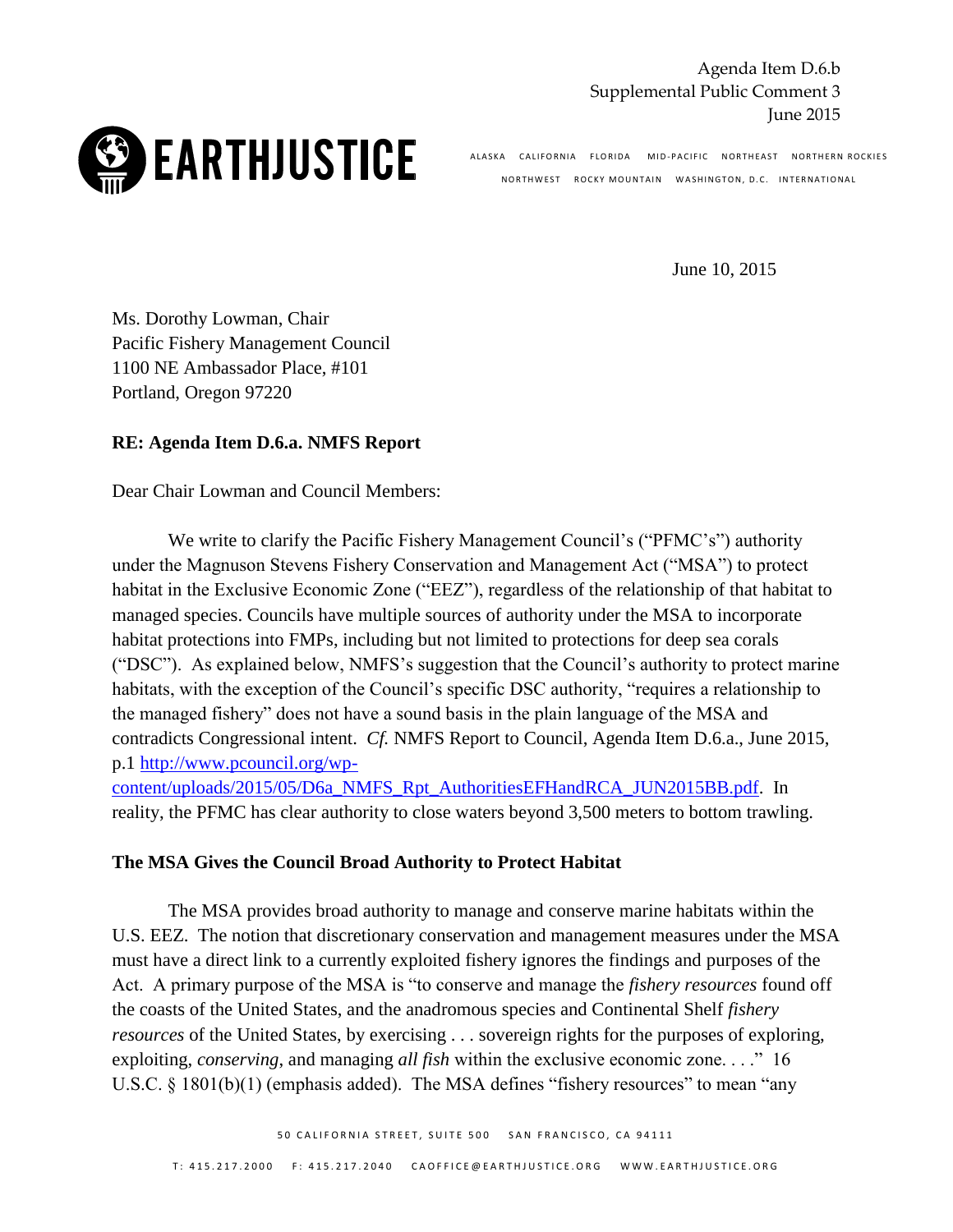fishery, any stock of fish, any species of fish, and any habitat of fish." *Id.* § 1802(15). Recognizing that habitat loss posed one of the greatest long-term threats to fisheries, Congress also emphasized that "[h]abitat considerations should receive increased attention for the conservation and management of fishery resources of the United States." 16 U.S.C. § 1801(a)(9).

The MSA definition of "fishery resources" is thus substantially broader than the definition of "fishery," which is "one of more stocks of fish which can be treated as a unit for purposes of conservation and management and which are identified on the basis of geographical, scientific, technical, recreational, and economic characteristics; and any fishing for such stocks." *Id.* § 1802(13). Notably, even the term "fishery" encompasses more than a particular stock of fish; it also encompasses the activity of attempting to catch those fish, including the methods and gear used to catch them.

The statutory definition of "conservation and management" also underscores the broad scope of MSA authority. "Conservation and management" refers to legal measures "required to rebuild, restore, or maintain, and which are useful in rebuilding, restoring, or maintaining, any fishery resource *and* the marine environment; and . . . which are designed to assure that . . . irreversible or long-term adverse effects on fishery resources *and* the marine environment are avoided." *Id.* § 1802(5) (emphasis). This definition makes clear that "conservation and management" measures authorized by the MSA are intended to benefit not just current or future fisheries, but the marine environment as a whole. All of these provisions reflect Congress's intent to foster forward-looking measures to protect marine habitats.

These longstanding legal authorities for habitat protection were bolstered and emphasized in the 2007 re-authorization of the MSA, which reinforced existing authority by adding new provisions for ecosystem protections. The authority for Councils to implement ecosystem protections was specifically referenced in the Senate Report on the 2007 reauthorization of the MSA, noting that,

A number of the Councils have already demonstrated progress in implementing ecosystem approaches to fisheries management using existing Magnuson-Stevens Act authorities. In recognition of these achievements, and *to clarify existing statutory authority to incorporate ecosystem considerations in FMPs*, section 105 includes a provision that would expressly authorize FMPs to contain management measures for the conservation of non-target species and habitat.

S. Rep. 109-229,  $109^{th}$  Cong.  $2^{nd}$  Sess. 2006, 2006 WL 861883 \*23 (emphasis added).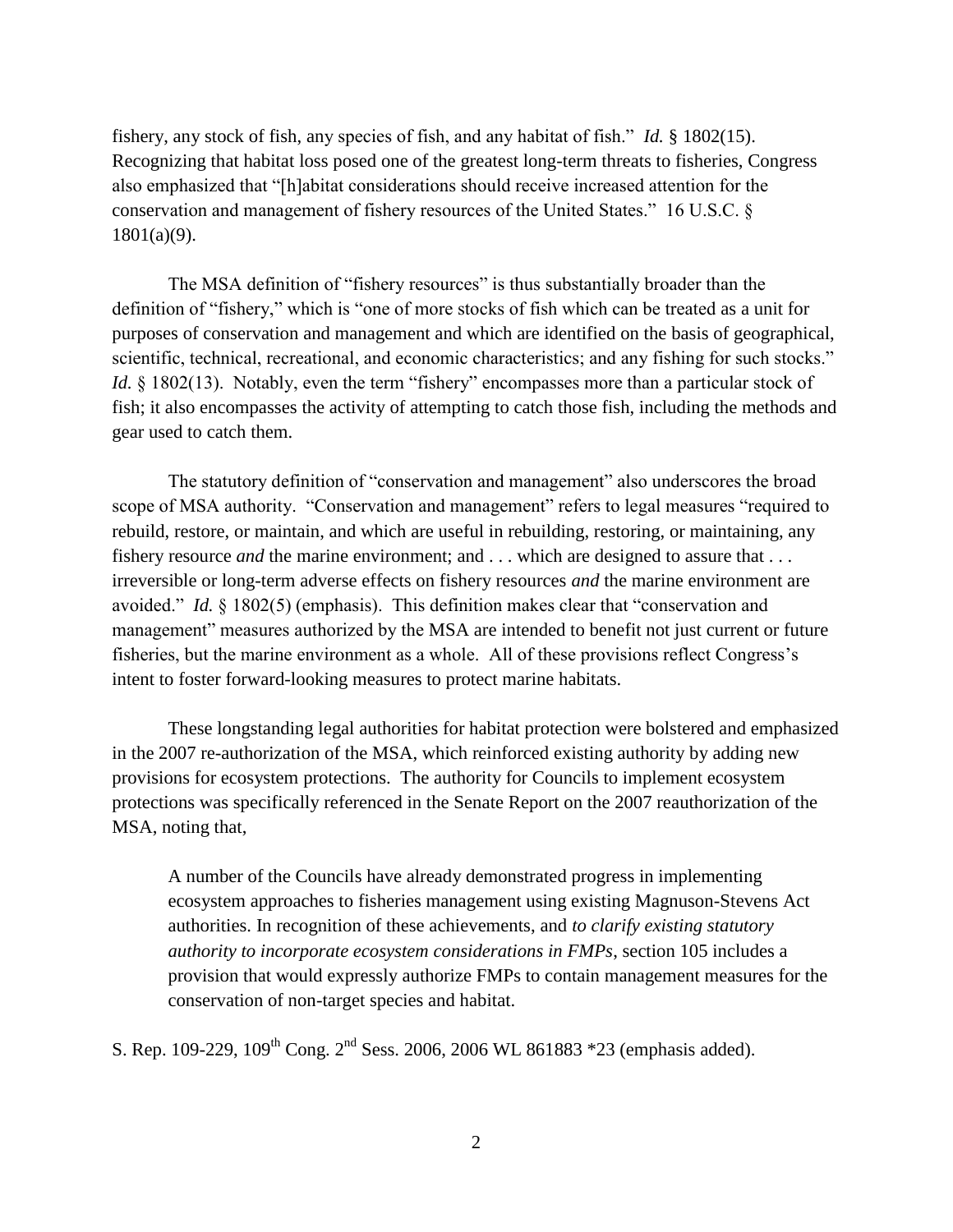In sum, the Council has the authority under the MSA to close waters beyond 3,500 meters to bottom trawling to protect the marine ecosystem. As discussed in more detail below, multiple MSA provisions give the Council authority to conserve and manage marine habitats by prohibiting certain types of fishing or gear, regardless whether that habitat area has a relationship to a currently managed fishery.

## **MSA Section 303(b) Does Not Require that Habitat Protections Be Related to the Managed Fishery**

MSA section 303(b) provides that the Council may include a number of discretionary provisions in any FMP prepared for any fishery. 16 U.S.C. § 1853(b). Plainly read, this section of the statute simply authorizes Councils to undertake certain types of measures – many of which are expressly oriented toward conserving the marine environment – and include them in their FMPs. NMFS notes that it disapproved a similar deepwater closure in 2006 based on the notion that such measures must be "necessary and appropriate for the conservation and management of the fishery to prevent overfishing and rebuild overfished stocks, and to protect, restore, and promote the long-term health and stability of the fishery" and suggests that the same standard applies here. NMFS Report to Council, Agenda Item D.6.a., June 2015, p.1 [http://www.pcouncil.org/wp-](http://www.pcouncil.org/wp-content/uploads/2015/05/D6a_NMFS_Rpt_AuthoritiesEFHandRCA_JUN2015BB.pdf)

[content/uploads/2015/05/D6a\\_NMFS\\_Rpt\\_AuthoritiesEFHandRCA\\_JUN2015BB.pdf](http://www.pcouncil.org/wp-content/uploads/2015/05/D6a_NMFS_Rpt_AuthoritiesEFHandRCA_JUN2015BB.pdf) ("Two of these authorities, §303(b)(2)(A) and §303(b)(12) require a relationship to the managed fishery."). NMFS's argument was incorrect in 2006 and it remains incorrect now.

The "necessary and appropriate" language NMFS relies on is found in section  $303(a)(1)$ , which sets forth measures that Councils are "required" to include in every FMP. 16 U.S.C. § 1853(a)(1). The same language does *not* appear at the beginning of section 303(b).

One of the most basic rules of statutory interpretation dictates that where particular language appears in one section of a statute but not in the other, Congress only intended that language to apply to the section where the language explicitly appears. "When Congress includes a specific term in one section of a statute but omits it in another section of the same Act, it should not be implied where it is excluded." *Arizona Elec. Power Co-op. v. United States*, 816 F.2d 1366, 1375 (9th Cir. 1987). NMFS's superimposition of language from section 303(a)(1) onto section 303(b) violates this basic principle and would inappropriately limit the Council's discretionary authority.

In fact, the phrases "necessary for the conservation and management of the fishery" and "necessary and appropriate for the conservation and management of the fishery" appear in only three discrete places in  $303(b) - 303(b)(3)$ ,  $303(b)(8)$ , and  $303(b)(14)$ , none of which is at issue here. 16 U.S.C. §§ 1853(b)(3), (8), (14). Here again, basic rules of statutory interpretation require that we assume that Congress acted knowingly and intentionally when it included that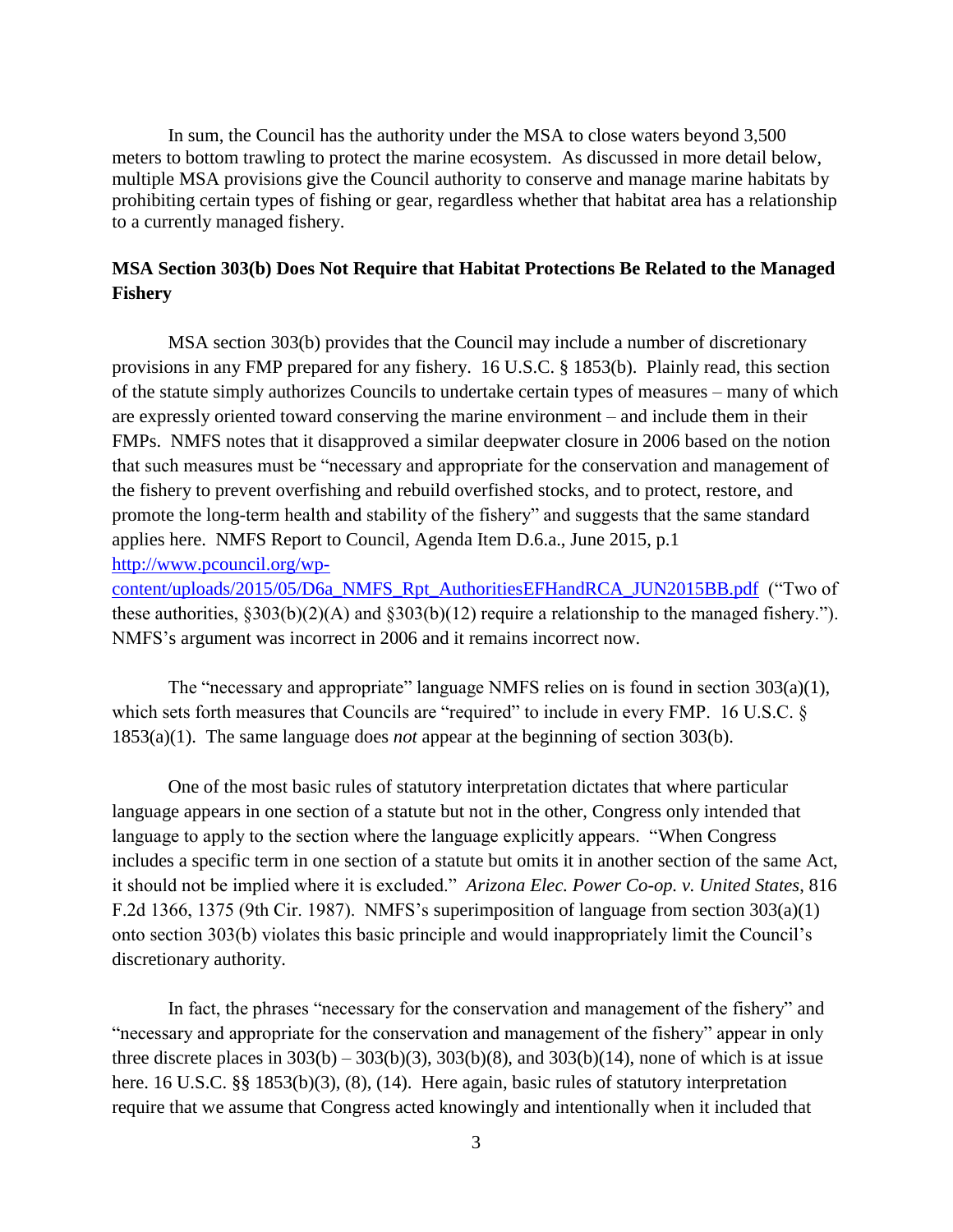language in one subsection but omitted it in the others. The fact that the "necessary and appropriate" language appears only in those particular subsections and not at the beginning of 303(b) indicates that the requirement only applies to those subsections.

To the extent NMFS assumes that some "relationship to the managed fishery" is required by the language in subsections 303(b)(2)(A) and 303(b)(12) themselves, that assumption lacks any clear basis in the statute. Section 303(b)(2)(A) simply allows the Council to designate zones where and time periods when fishing will be limited or prohibited, or only specified types of gear will be permitted. 16 U.S.C. § 1853(b)(2)(A). The plain language of this provision does not require that the area to be regulated be subject to any current fishing activity or that it even support a currently managed fishery. Indeed, the provision does not specify any criteria for selecting a zone in which to restrict fishing. Rather, the most rational, obvious reading of the provision is that it allows the Council to prospectively regulate fishing activity in order to *prevent* adverse impacts to zones where the Council chooses to do so.

Section 303(b)(12) is similarly broad, allowing the Council to "include management" measures in the plan to conserve target and non-target species and habitats, considering the variety of ecological factors affecting fishery populations." 16 U.S.C. § 1853(b)(12). The provision's requirement for the Council to "consider" such ecological factors affecting fishery populations does not translate to a requirement that management measures to conserve non-target species and habitats have a direct relationship to a managed fishery. The Senate Committee on Commerce, Science, and Transportation characterized the purpose of this provision, which was added in the 2007 Magnuson Act amendments, as "to allow an FMP to include management measures that consider a variety of ecological factors affecting fishery populations, including the conservation of target and non-target species. This provision is intended to encourage Councils to continue to include ecosystem considerations in FMPs." S. Rep. 109-229, 109<sup>th</sup> Cong. 2<sup>nd</sup> Sess. 2006, 2006 WL 861883 \*24. Far from requiring the Council to focus narrowly on the needs of the managed fishery, this provision is meant to foster broader efforts to address the needs of the ecosystem, recognizing that healthy fishery populations depend on healthy ecosystems.

In sum, the Council has the authority under the MSA's discretionary 303(b) provisions to close waters beyond 3,500m to bottom trawling to protect the marine ecosystem regardless whether such a closure is considered "necessary and appropriate for the conservation and management" of the groundfish fishery. In fact, NMFS's own regulatory guidelines specify that